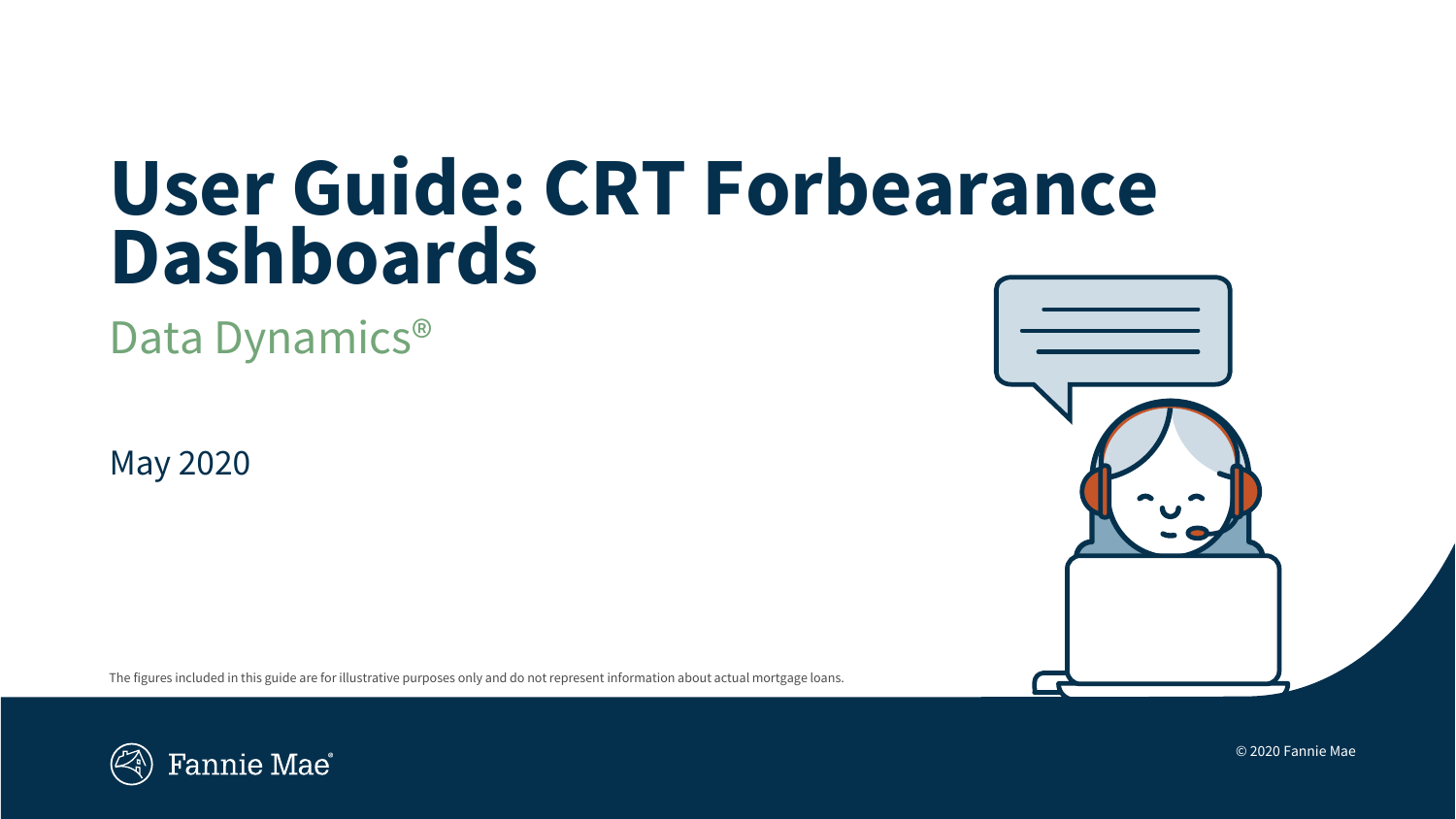### **Payment Forbearance Performance (CAS)**

View performance on active population of loans in forbearance and analyze historical loan cohorts that were ever in forbearance for Connecticut Avenue Securities® (CAS)



- What percentage of a deal is in temporary payment forbearance? What percentage of loans in temporary payment forbearance are making payments?
- How long have loans historically been in temporary payment forbearance?
- What percentage of loans that have ever been in temporary payment forbearance have experienced a credit event?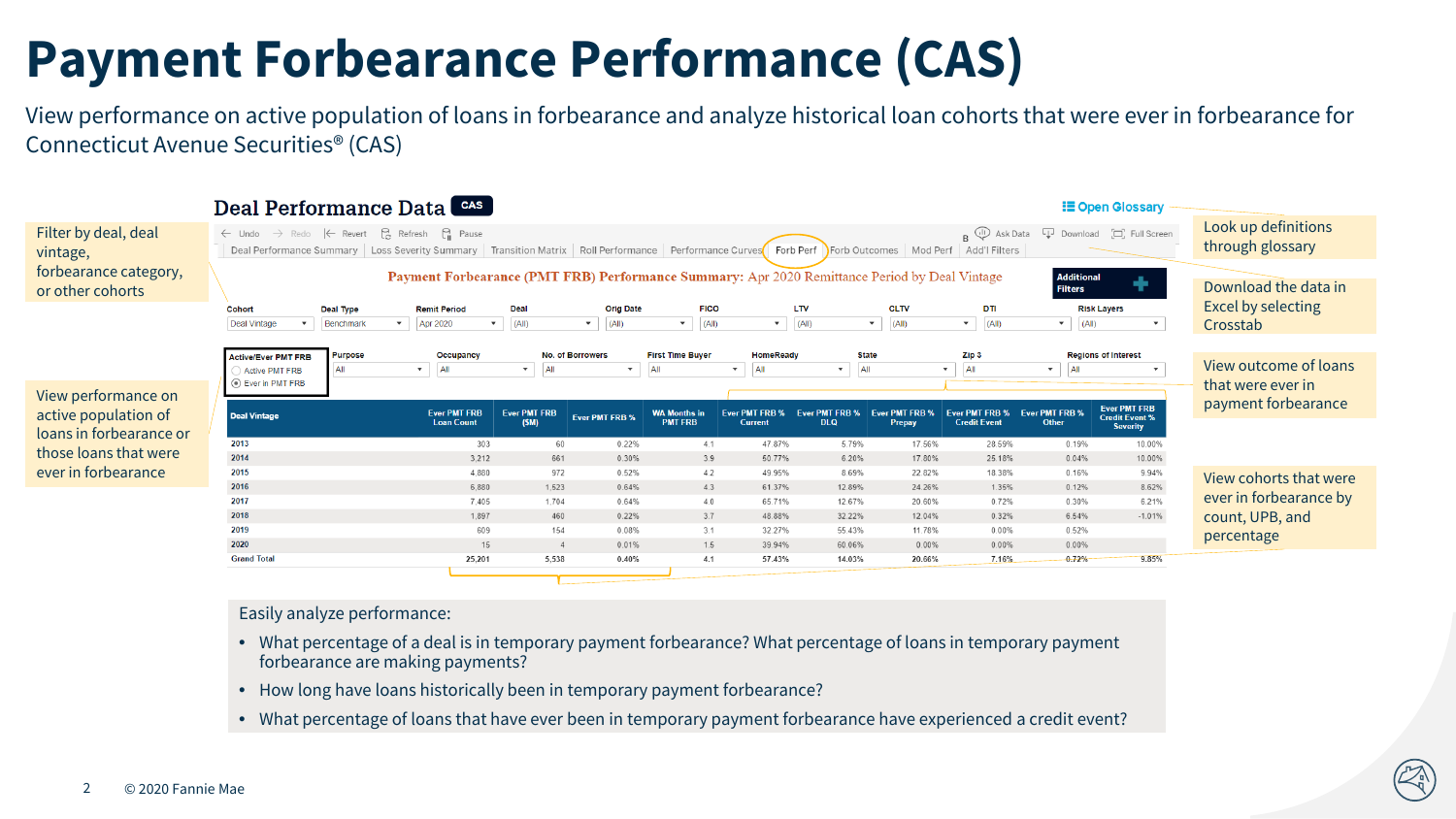### **Payment Forbearance Performance (CIRT)**

View performance on active population of loans in forbearance and analyze historical loan cohorts that were ever in forbearance for Credit Insurance Risk Transfer™ (CIRT™)



- How long have loans historically been in temporary payment forbearance?
- What percentage of loans that have ever been in temporary payment forbearance have experienced a credit event?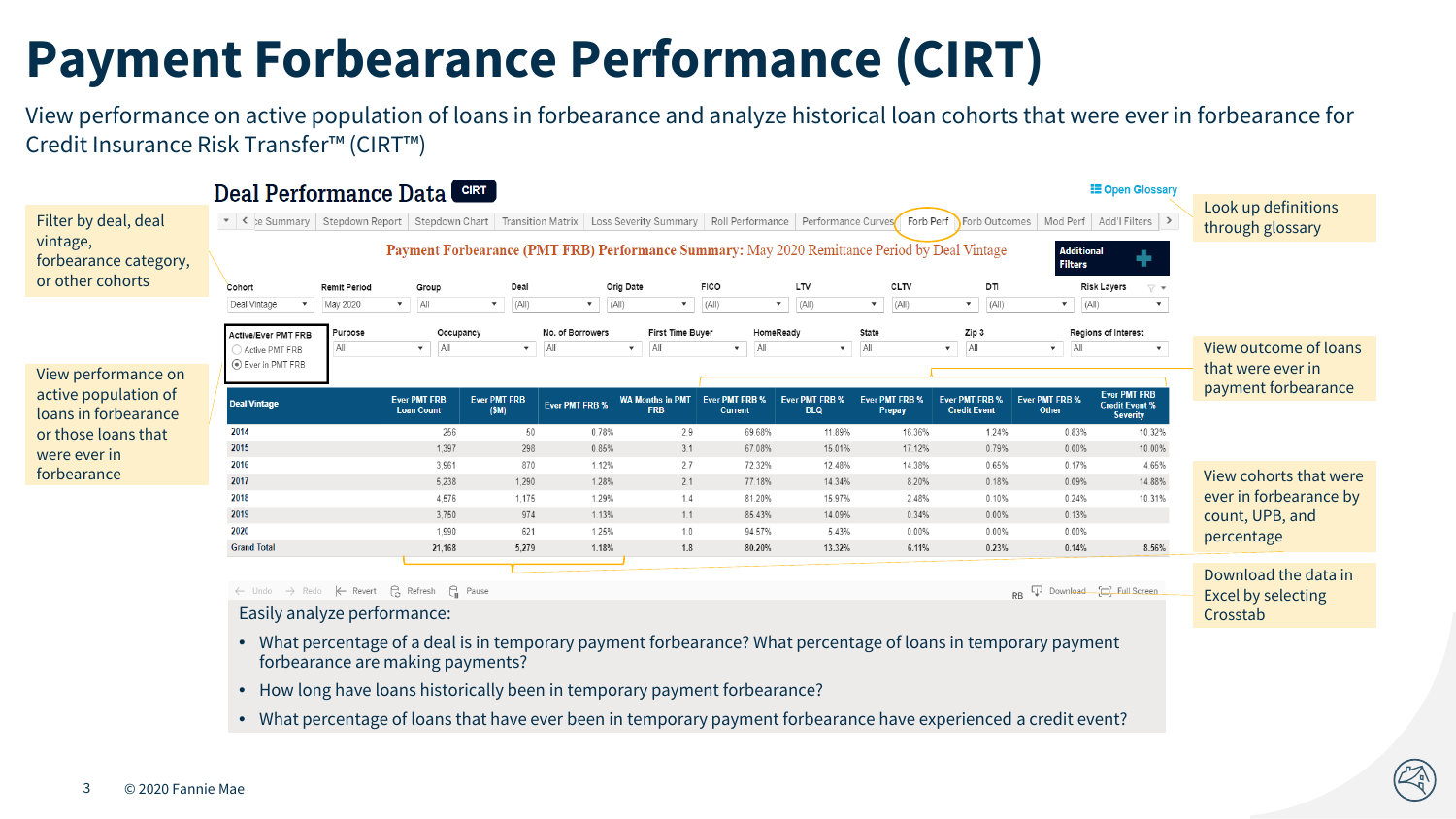### **Modification Performance**

View performance on active population of modified loans and analyze historical outcomes for loans ever modified



- What percentage of a deal has been modified?
- What percentage of modified loans have a cost to investors?
- What is the cost of modifications in the current period as a percentage of the outstanding UPB?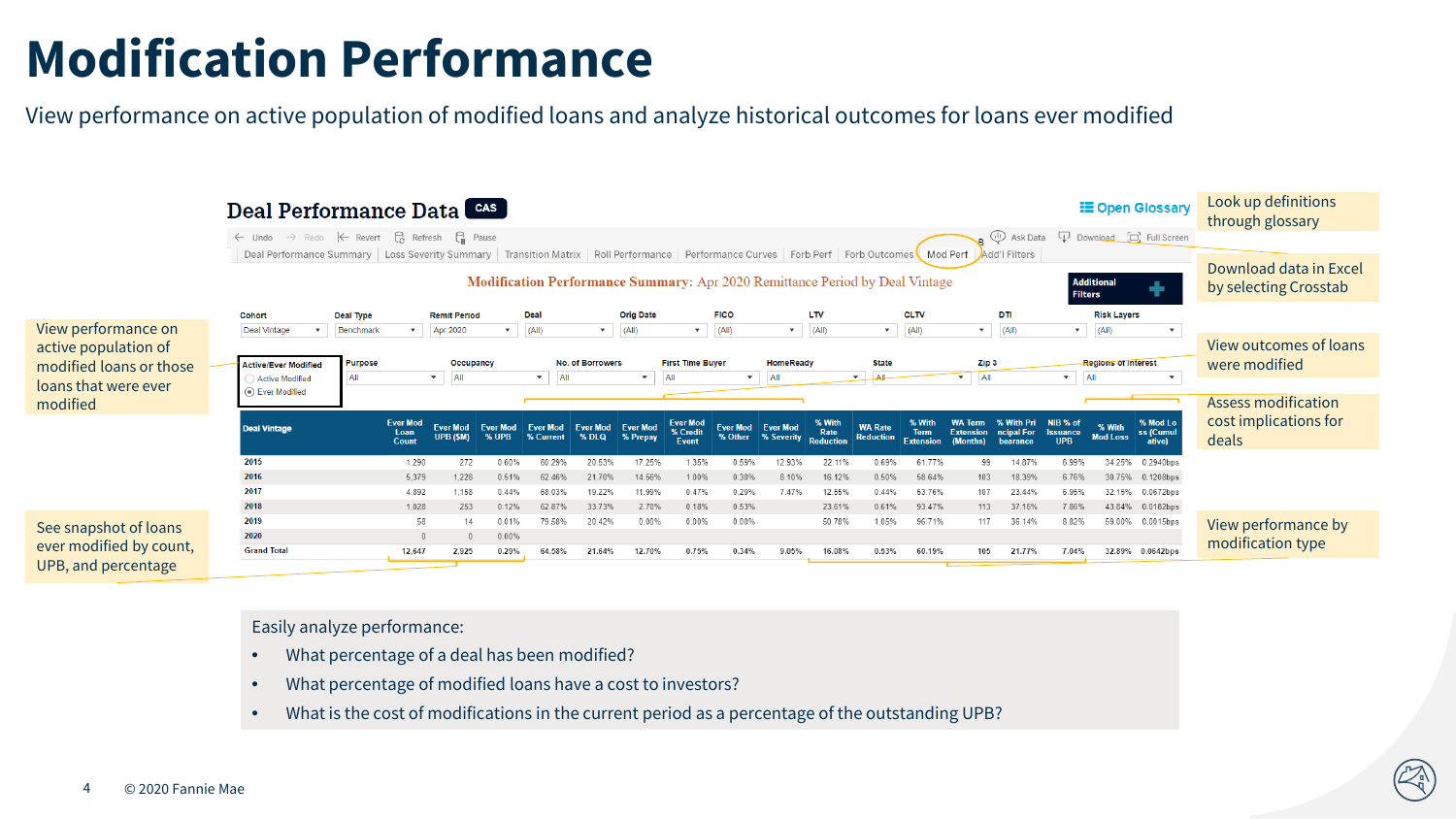### **Payment Forbearance Outcomes**

### View performance of loans that ever entered into temporary payment forbearance across time



\*The x-axis is based on the loan age since the initial forbearance date of the loan inclusive of the dani nclusive of the date of forbearance. For example, a loan that was first tagged as in forbearance il January 2018 wou delinquency status of the loan in the period prior to the forbearance tag. In the above example, the starting cohort would refer to the delinquency status in December 2017. "Current As Of Period" allows the user to only lo all loans regardless of delinquency status)

\*\*For determining the modification cohort, cost is determined by whether the modification had a cost to the deal that it's associated with rather than the type of modification it was

- How have loans that entered into temporary payment forbearance performed over time?
- How does post-forbearance performance vary by loan attribute?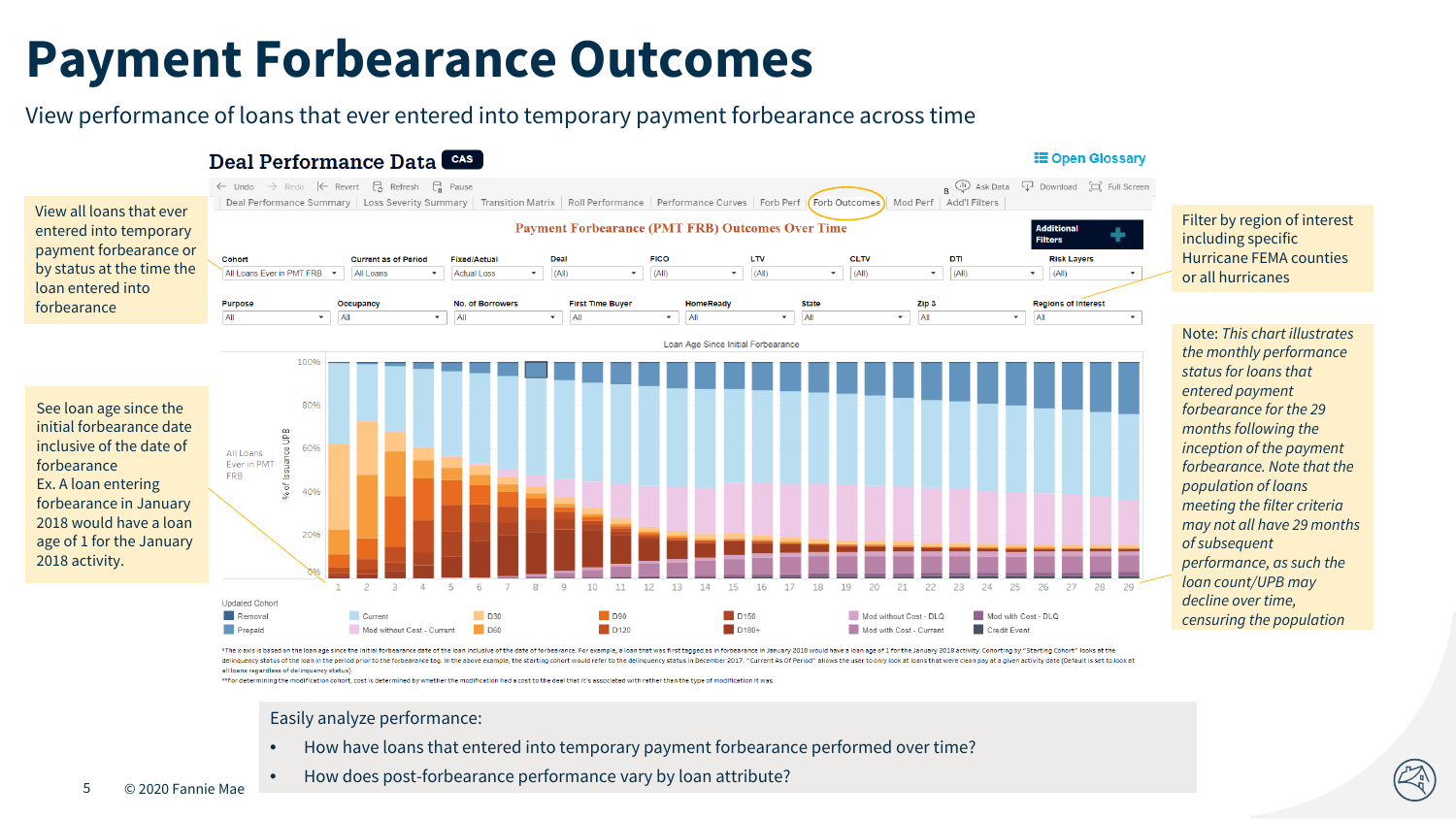### **Payment Forbearance Outcomes**

#### View performance of loans that ever entered into temporary payment forbearance across time



\*The x-axis is based on the loan age since the initial forbearance date of the loan inclusive of the date of forbearance. For example, a loan that was first tagged as in forbearance in January 2018 would have a loan age of delinquency status of the loan in the period prior to the forbearance tag. In the above example, the starting cohort would refer to the delinquency status in December 2017. "Current As Of Period" allows the user to only lo all loans regardless of delinguency status)

\*\*For determining the modification cohort, cost is determined by whether the modification had a cost to the deal that it's associated with rather than the type of modification it was.

- How have loans that were delinguent prior to entering into temporary payment forbearance performed over time?
- How have loans that were current prior to entering into temporary payment forbearance performed over time?